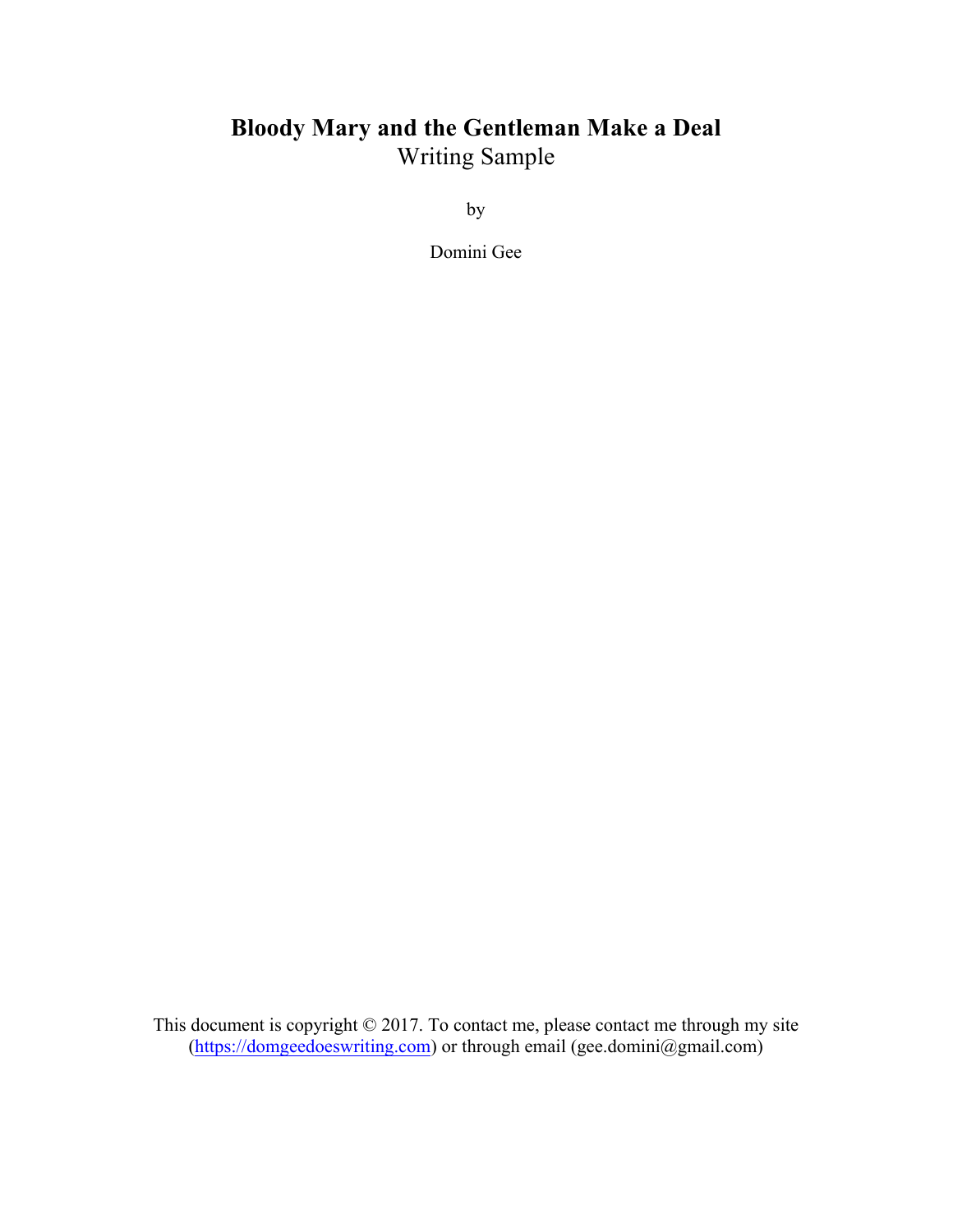| <b>CHARACTER</b><br>Gentleman<br>Hello, Bloody Mary<br>If you're reading this you've<br>Gentleman<br>received my gift<br>If you consider turning the phone<br>Gentleman<br>into the police don't bother<br>Gentleman<br>This is a private connection<br>If you ignore this, you lose a lead<br>Gentleman<br>to the missing scientists<br>And if I suspect this is anyone<br>Gentleman<br>else, I'll disconnect<br>You fiend<br><b>Bloody Mary</b><br>It's astounding you leave glib<br><b>Bloody Mary</b><br>messages<br><b>Bloody Mary</b><br>After I disconnected you from<br>your hand<br>Gentleman<br>What's a body part or two<br>between associates?<br>Then I may claim a second?<br><b>Bloody Mary</b><br>Gentleman<br>Twice ruins the artistry of the<br>first<br>Gentleman<br>One moment I had the remote to<br>success in hand<br>Gentleman<br>Victory under my thumb<br>And the next, blood<br>Gentleman<br>Gentleman<br>Yours, solidifying into a crimson<br>blade<br>Gentleman<br>Mine, as that blade severed the<br>wrist<br><b>Bloody Mary</b><br>I hoped that were enough<br><b>Bloody Mary</b><br>Both to stop your plans and to<br>deter you<br>But it was a mistake<br><b>Bloody Mary</b><br>Gentleman<br>I am a villain<br>Gentleman<br>It's my duty to sow havoc<br>Gentleman<br>Just as it is yours to hobble me<br>I just can't see why we can't be<br>Gentleman<br>cordial about it<br><b>Bloody Mary</b><br>Fair words<br><b>Bloody Mary</b><br>But you've garnered too many<br>strikes | <b>CHAT</b> | Gentleman (phone) | <b>Bloody Mary (phone)</b> |
|-------------------------------------------------------------------------------------------------------------------------------------------------------------------------------------------------------------------------------------------------------------------------------------------------------------------------------------------------------------------------------------------------------------------------------------------------------------------------------------------------------------------------------------------------------------------------------------------------------------------------------------------------------------------------------------------------------------------------------------------------------------------------------------------------------------------------------------------------------------------------------------------------------------------------------------------------------------------------------------------------------------------------------------------------------------------------------------------------------------------------------------------------------------------------------------------------------------------------------------------------------------------------------------------------------------------------------------------------------------------------------------------------------------------------------------------------------------------------------------------------------------------|-------------|-------------------|----------------------------|
|                                                                                                                                                                                                                                                                                                                                                                                                                                                                                                                                                                                                                                                                                                                                                                                                                                                                                                                                                                                                                                                                                                                                                                                                                                                                                                                                                                                                                                                                                                                   |             |                   |                            |
|                                                                                                                                                                                                                                                                                                                                                                                                                                                                                                                                                                                                                                                                                                                                                                                                                                                                                                                                                                                                                                                                                                                                                                                                                                                                                                                                                                                                                                                                                                                   |             |                   |                            |
|                                                                                                                                                                                                                                                                                                                                                                                                                                                                                                                                                                                                                                                                                                                                                                                                                                                                                                                                                                                                                                                                                                                                                                                                                                                                                                                                                                                                                                                                                                                   |             |                   |                            |
|                                                                                                                                                                                                                                                                                                                                                                                                                                                                                                                                                                                                                                                                                                                                                                                                                                                                                                                                                                                                                                                                                                                                                                                                                                                                                                                                                                                                                                                                                                                   |             |                   |                            |
|                                                                                                                                                                                                                                                                                                                                                                                                                                                                                                                                                                                                                                                                                                                                                                                                                                                                                                                                                                                                                                                                                                                                                                                                                                                                                                                                                                                                                                                                                                                   |             |                   |                            |
|                                                                                                                                                                                                                                                                                                                                                                                                                                                                                                                                                                                                                                                                                                                                                                                                                                                                                                                                                                                                                                                                                                                                                                                                                                                                                                                                                                                                                                                                                                                   |             |                   |                            |
|                                                                                                                                                                                                                                                                                                                                                                                                                                                                                                                                                                                                                                                                                                                                                                                                                                                                                                                                                                                                                                                                                                                                                                                                                                                                                                                                                                                                                                                                                                                   |             |                   |                            |
|                                                                                                                                                                                                                                                                                                                                                                                                                                                                                                                                                                                                                                                                                                                                                                                                                                                                                                                                                                                                                                                                                                                                                                                                                                                                                                                                                                                                                                                                                                                   |             |                   |                            |
|                                                                                                                                                                                                                                                                                                                                                                                                                                                                                                                                                                                                                                                                                                                                                                                                                                                                                                                                                                                                                                                                                                                                                                                                                                                                                                                                                                                                                                                                                                                   |             |                   |                            |
|                                                                                                                                                                                                                                                                                                                                                                                                                                                                                                                                                                                                                                                                                                                                                                                                                                                                                                                                                                                                                                                                                                                                                                                                                                                                                                                                                                                                                                                                                                                   |             |                   |                            |
|                                                                                                                                                                                                                                                                                                                                                                                                                                                                                                                                                                                                                                                                                                                                                                                                                                                                                                                                                                                                                                                                                                                                                                                                                                                                                                                                                                                                                                                                                                                   |             |                   |                            |
|                                                                                                                                                                                                                                                                                                                                                                                                                                                                                                                                                                                                                                                                                                                                                                                                                                                                                                                                                                                                                                                                                                                                                                                                                                                                                                                                                                                                                                                                                                                   |             |                   |                            |
|                                                                                                                                                                                                                                                                                                                                                                                                                                                                                                                                                                                                                                                                                                                                                                                                                                                                                                                                                                                                                                                                                                                                                                                                                                                                                                                                                                                                                                                                                                                   |             |                   |                            |
|                                                                                                                                                                                                                                                                                                                                                                                                                                                                                                                                                                                                                                                                                                                                                                                                                                                                                                                                                                                                                                                                                                                                                                                                                                                                                                                                                                                                                                                                                                                   |             |                   |                            |
|                                                                                                                                                                                                                                                                                                                                                                                                                                                                                                                                                                                                                                                                                                                                                                                                                                                                                                                                                                                                                                                                                                                                                                                                                                                                                                                                                                                                                                                                                                                   |             |                   |                            |
|                                                                                                                                                                                                                                                                                                                                                                                                                                                                                                                                                                                                                                                                                                                                                                                                                                                                                                                                                                                                                                                                                                                                                                                                                                                                                                                                                                                                                                                                                                                   |             |                   |                            |
|                                                                                                                                                                                                                                                                                                                                                                                                                                                                                                                                                                                                                                                                                                                                                                                                                                                                                                                                                                                                                                                                                                                                                                                                                                                                                                                                                                                                                                                                                                                   |             |                   |                            |
|                                                                                                                                                                                                                                                                                                                                                                                                                                                                                                                                                                                                                                                                                                                                                                                                                                                                                                                                                                                                                                                                                                                                                                                                                                                                                                                                                                                                                                                                                                                   |             |                   |                            |
|                                                                                                                                                                                                                                                                                                                                                                                                                                                                                                                                                                                                                                                                                                                                                                                                                                                                                                                                                                                                                                                                                                                                                                                                                                                                                                                                                                                                                                                                                                                   |             |                   |                            |
|                                                                                                                                                                                                                                                                                                                                                                                                                                                                                                                                                                                                                                                                                                                                                                                                                                                                                                                                                                                                                                                                                                                                                                                                                                                                                                                                                                                                                                                                                                                   |             |                   |                            |
|                                                                                                                                                                                                                                                                                                                                                                                                                                                                                                                                                                                                                                                                                                                                                                                                                                                                                                                                                                                                                                                                                                                                                                                                                                                                                                                                                                                                                                                                                                                   |             |                   |                            |
|                                                                                                                                                                                                                                                                                                                                                                                                                                                                                                                                                                                                                                                                                                                                                                                                                                                                                                                                                                                                                                                                                                                                                                                                                                                                                                                                                                                                                                                                                                                   |             |                   |                            |
|                                                                                                                                                                                                                                                                                                                                                                                                                                                                                                                                                                                                                                                                                                                                                                                                                                                                                                                                                                                                                                                                                                                                                                                                                                                                                                                                                                                                                                                                                                                   |             |                   |                            |
|                                                                                                                                                                                                                                                                                                                                                                                                                                                                                                                                                                                                                                                                                                                                                                                                                                                                                                                                                                                                                                                                                                                                                                                                                                                                                                                                                                                                                                                                                                                   |             |                   |                            |
|                                                                                                                                                                                                                                                                                                                                                                                                                                                                                                                                                                                                                                                                                                                                                                                                                                                                                                                                                                                                                                                                                                                                                                                                                                                                                                                                                                                                                                                                                                                   |             |                   |                            |
|                                                                                                                                                                                                                                                                                                                                                                                                                                                                                                                                                                                                                                                                                                                                                                                                                                                                                                                                                                                                                                                                                                                                                                                                                                                                                                                                                                                                                                                                                                                   |             |                   |                            |
|                                                                                                                                                                                                                                                                                                                                                                                                                                                                                                                                                                                                                                                                                                                                                                                                                                                                                                                                                                                                                                                                                                                                                                                                                                                                                                                                                                                                                                                                                                                   |             |                   |                            |
|                                                                                                                                                                                                                                                                                                                                                                                                                                                                                                                                                                                                                                                                                                                                                                                                                                                                                                                                                                                                                                                                                                                                                                                                                                                                                                                                                                                                                                                                                                                   |             |                   |                            |
|                                                                                                                                                                                                                                                                                                                                                                                                                                                                                                                                                                                                                                                                                                                                                                                                                                                                                                                                                                                                                                                                                                                                                                                                                                                                                                                                                                                                                                                                                                                   |             |                   |                            |
|                                                                                                                                                                                                                                                                                                                                                                                                                                                                                                                                                                                                                                                                                                                                                                                                                                                                                                                                                                                                                                                                                                                                                                                                                                                                                                                                                                                                                                                                                                                   |             |                   |                            |
|                                                                                                                                                                                                                                                                                                                                                                                                                                                                                                                                                                                                                                                                                                                                                                                                                                                                                                                                                                                                                                                                                                                                                                                                                                                                                                                                                                                                                                                                                                                   |             |                   |                            |
|                                                                                                                                                                                                                                                                                                                                                                                                                                                                                                                                                                                                                                                                                                                                                                                                                                                                                                                                                                                                                                                                                                                                                                                                                                                                                                                                                                                                                                                                                                                   |             |                   |                            |
|                                                                                                                                                                                                                                                                                                                                                                                                                                                                                                                                                                                                                                                                                                                                                                                                                                                                                                                                                                                                                                                                                                                                                                                                                                                                                                                                                                                                                                                                                                                   |             |                   |                            |
|                                                                                                                                                                                                                                                                                                                                                                                                                                                                                                                                                                                                                                                                                                                                                                                                                                                                                                                                                                                                                                                                                                                                                                                                                                                                                                                                                                                                                                                                                                                   |             |                   |                            |
|                                                                                                                                                                                                                                                                                                                                                                                                                                                                                                                                                                                                                                                                                                                                                                                                                                                                                                                                                                                                                                                                                                                                                                                                                                                                                                                                                                                                                                                                                                                   |             |                   |                            |
|                                                                                                                                                                                                                                                                                                                                                                                                                                                                                                                                                                                                                                                                                                                                                                                                                                                                                                                                                                                                                                                                                                                                                                                                                                                                                                                                                                                                                                                                                                                   |             |                   |                            |
|                                                                                                                                                                                                                                                                                                                                                                                                                                                                                                                                                                                                                                                                                                                                                                                                                                                                                                                                                                                                                                                                                                                                                                                                                                                                                                                                                                                                                                                                                                                   |             |                   |                            |
| <b>Bloody Mary</b><br>It was terrible enough to create                                                                                                                                                                                                                                                                                                                                                                                                                                                                                                                                                                                                                                                                                                                                                                                                                                                                                                                                                                                                                                                                                                                                                                                                                                                                                                                                                                                                                                                            |             |                   |                            |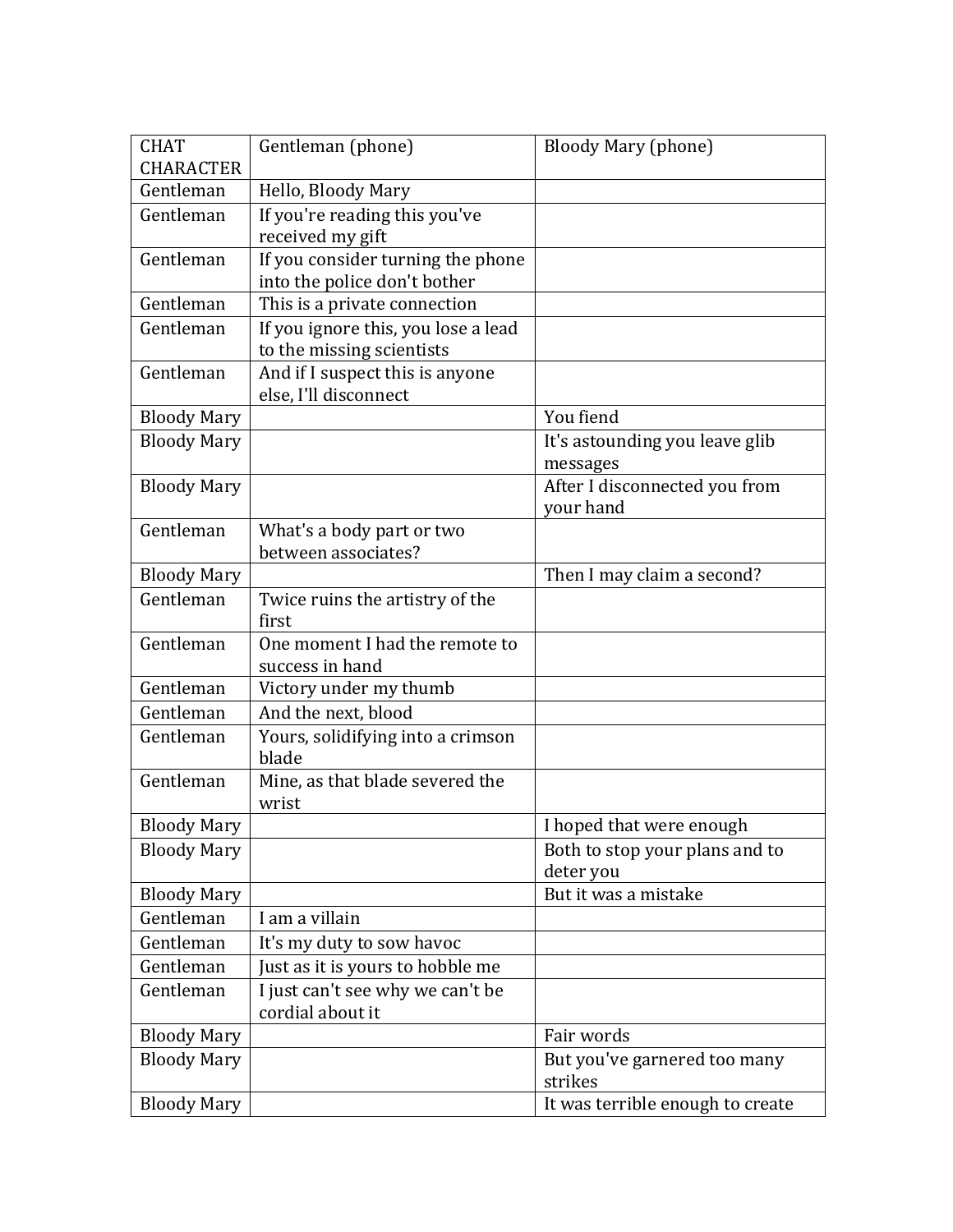|                    |                                    | freeze rays                       |
|--------------------|------------------------------------|-----------------------------------|
| <b>Bloody Mary</b> |                                    | Rob banks                         |
| <b>Bloody Mary</b> |                                    | Rig elections                     |
| <b>Bloody Mary</b> |                                    | And melt the ozone layer          |
| <b>Bloody Mary</b> |                                    | But now you've preyed on the      |
|                    |                                    | innocent                          |
| Gentleman          | You judge me too harshly           |                                   |
| Gentleman          | The scientists live                |                                   |
| <b>Bloody Mary</b> |                                    | In one piece?                     |
| Gentleman          | Of course! I'm not a monster       |                                   |
| Gentleman          | They receive rest and meals        |                                   |
| Gentleman          | While they complete my projects    |                                   |
| <b>Bloody Mary</b> |                                    | A conditional courtesy            |
| Gentleman          | It's a better deal than many other |                                   |
|                    | villains would offer               |                                   |
| Gentleman          | Give me that much credit           |                                   |
| <b>Bloody Mary</b> |                                    | Save your justifications for the  |
|                    |                                    | authorities                       |
| <b>Bloody Mary</b> |                                    | However, there is hope for you    |
| <b>Bloody Mary</b> |                                    | You reached out to me             |
| <b>Bloody Mary</b> |                                    | A change of heart?                |
| Gentleman          | One day, but not today             |                                   |
| Gentleman          | I want to negotiate                |                                   |
| Gentleman          | With you alone                     |                                   |
| <b>Bloody Mary</b> |                                    | An audacious demand               |
| <b>Bloody Mary</b> |                                    | You are aware I hold no authority |
|                    |                                    | over the city                     |
| Gentleman          | I have no interest in such things  |                                   |
| Gentleman          | I would've gifted the phone to the |                                   |
|                    | police otherwise                   |                                   |
| <b>Bloody Mary</b> |                                    | Very well                         |
| <b>Bloody Mary</b> |                                    | Speak                             |
| Gentleman          | I have a new line of toys and      |                                   |
|                    | devices                            |                                   |
| Gentleman          | Made by the scientists actually    |                                   |
| Gentleman          | They require a field test          |                                   |
| Gentleman          | I want you to be the tester        |                                   |
| <b>Bloody Mary</b> |                                    | Be straight with your words       |
| <b>Bloody Mary</b> |                                    | You desire a guinea pig           |
| Gentleman          | If you like                        |                                   |
| Gentleman          | But it's crude way of putting it   |                                   |
| <b>Bloody Mary</b> |                                    | It has another name:              |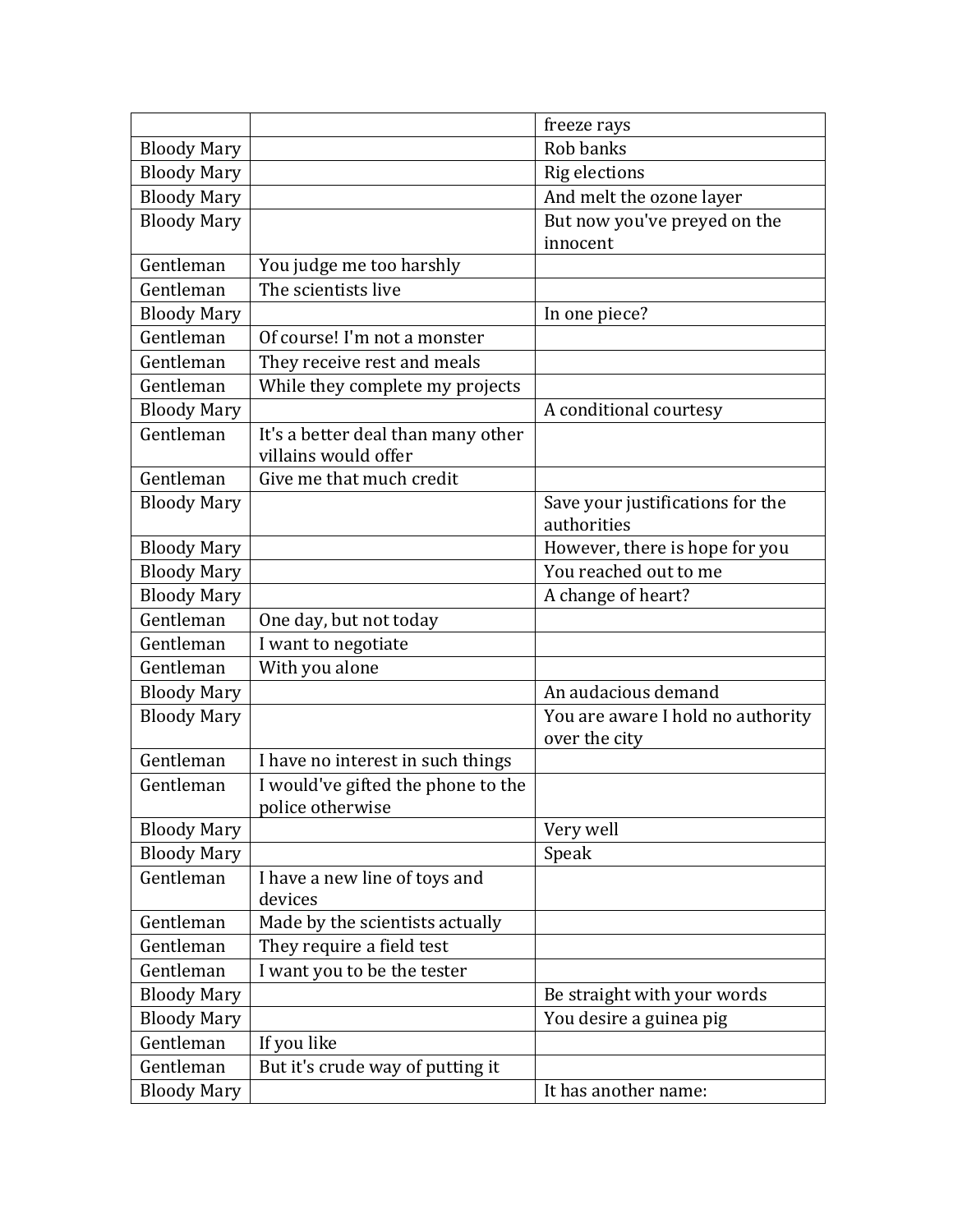| <b>Bloody Mary</b> |                                           | Trap                            |
|--------------------|-------------------------------------------|---------------------------------|
| <b>Bloody Mary</b> |                                           | Surely you don't take me for a  |
|                    |                                           | fresh faced fool?               |
| Gentleman          | Of course not                             |                                 |
| Gentleman          | I'm not low enough to throw in            |                                 |
|                    | an amateur                                |                                 |
| Gentleman          | Whereas, you, my dear                     |                                 |
| Gentleman          | I have faith you will get to the          |                                 |
|                    | end                                       |                                 |
| <b>Bloody Mary</b> |                                           | You inspire dubious flattery    |
| <b>Bloody Mary</b> |                                           | But my senses remain            |
|                    |                                           | unconvinced                     |
| Gentleman          | I'll be blunt then                        |                                 |
| Gentleman          | I'm keeping the scientists in my          |                                 |
|                    | personal factory                          |                                 |
| Gentleman          | They're guarded my toys                   |                                 |
| Gentleman          | Should you agree to come alone            |                                 |
| Gentleman          | I'll give you the address                 |                                 |
| Gentleman          | Should you pass all my defenses           |                                 |
| <b>Bloody Mary</b> | You can take the scientists               |                                 |
| <b>Bloody Mary</b> |                                           | Truly?                          |
| <b>Bloody Mary</b> |                                           | You would allow them to go that |
|                    |                                           | easily?                         |
| Gentleman          | I'm a fair man                            |                                 |
| Gentleman          | They've done good work for me             |                                 |
|                    | so far                                    |                                 |
| Gentleman          | But captivity isn't a long-term           |                                 |
|                    | motivator                                 |                                 |
| <b>Bloody Mary</b> |                                           | Indeed                          |
| <b>Bloody Mary</b> |                                           | But what will happen should I   |
|                    |                                           | fail?                           |
| Gentleman          | Why, it'll no longer be your              |                                 |
| Gentleman          | concern<br>So I see no point in answering |                                 |
|                    | that                                      |                                 |
| <b>Bloody Mary</b> |                                           | Inexcusable!                    |
| <b>Bloody Mary</b> |                                           | You ask far too much faith      |
| Gentleman          | It's part of the job                      |                                 |
| Gentleman          | And it doesn't hurt when you              |                                 |
|                    | hold the upper hand                       |                                 |
| Gentleman          | The question is, do we have a             |                                 |
|                    | deal?                                     |                                 |
| <b>Bloody Mary</b> |                                           | Very well                       |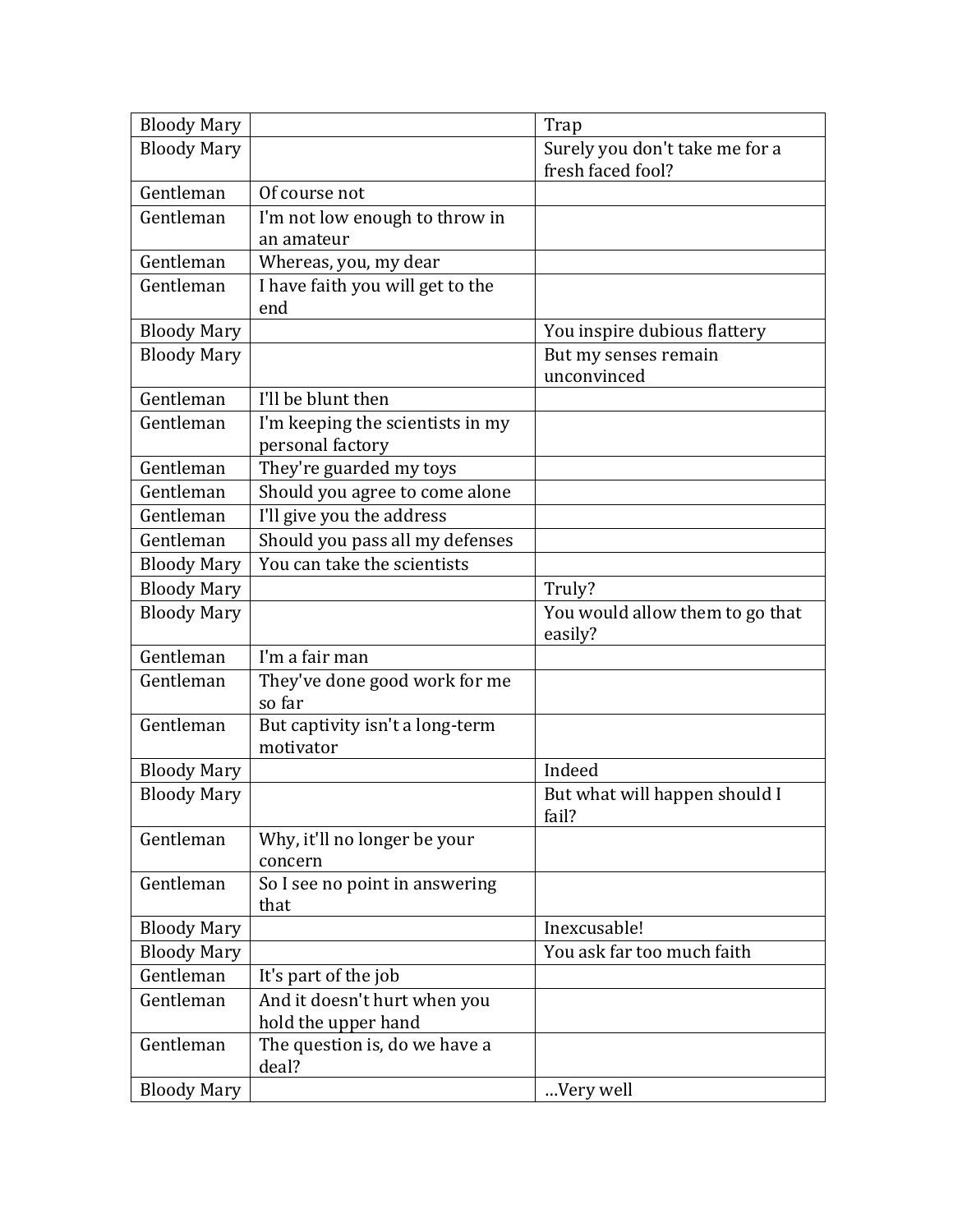| <b>Bloody Mary</b> |                                                    | Though let there be no mistake      |
|--------------------|----------------------------------------------------|-------------------------------------|
| <b>Bloody Mary</b> |                                                    | This is under duress                |
| Gentleman          | Of course                                          |                                     |
| Gentleman          | I'll send you the coordinates                      |                                     |
|                    | <b>ATTACHMENT SENT</b>                             |                                     |
|                    |                                                    | <b>TRANSFER COMPLETE</b>            |
| <b>Bloody Mary</b> |                                                    | Will you be there too?              |
| <b>Bloody Mary</b> |                                                    | If only to sadistically gloat       |
| Gentleman          | I'll be with you in some form                      |                                     |
| Gentleman          | Don't disappoint me, Grisly Hero                   |                                     |
|                    |                                                    |                                     |
|                    | <b>BREAK</b>                                       |                                     |
|                    |                                                    |                                     |
| Gentleman          | How do you feel about                              |                                     |
|                    | mechanical sharks?                                 |                                     |
| <b>Bloody Mary</b> |                                                    | <b>BUSY</b>                         |
| Gentleman          | Do you like them?                                  |                                     |
| Gentleman          | They respond to blood the same                     |                                     |
|                    | way real sharks do                                 |                                     |
| Gentleman          | It seemed like a natural enemy                     |                                     |
|                    | for a blood manipulator                            |                                     |
| <b>Bloody Mary</b> |                                                    | You, foul fiend                     |
| <b>Bloody Mary</b> |                                                    | Are an asshole                      |
| Gentleman          | You survived to reply                              |                                     |
| Gentleman          | I'd consider that a success                        |                                     |
| <b>Bloody Mary</b> |                                                    | For me                              |
| <b>Bloody Mary</b> |                                                    | But not for you                     |
| Gentleman          | No, also for me                                    |                                     |
| Gentleman          | It means you live long enough for                  |                                     |
|                    | the second test                                    |                                     |
| <b>Bloody Mary</b> |                                                    | You refer to the spike pit that was |
|                    |                                                    | beside the shark pool, correct?     |
| Gentleman          | Oh, so you survived that too                       |                                     |
| Gentleman          | With a rope made of blood, based                   |                                     |
| Gentleman          | on the replay<br>That is a very convenient ability |                                     |
|                    | of yours                                           |                                     |
| Gentleman          | With a mere scratch, you release                   |                                     |
|                    | it                                                 |                                     |
| Gentleman          | Form it into a solid or fluid                      |                                     |
| Gentleman          | Then, with a snap of your wrist, it                |                                     |
|                    | re-enters you                                      |                                     |
| Gentleman          | Don't you worry of infection?                      |                                     |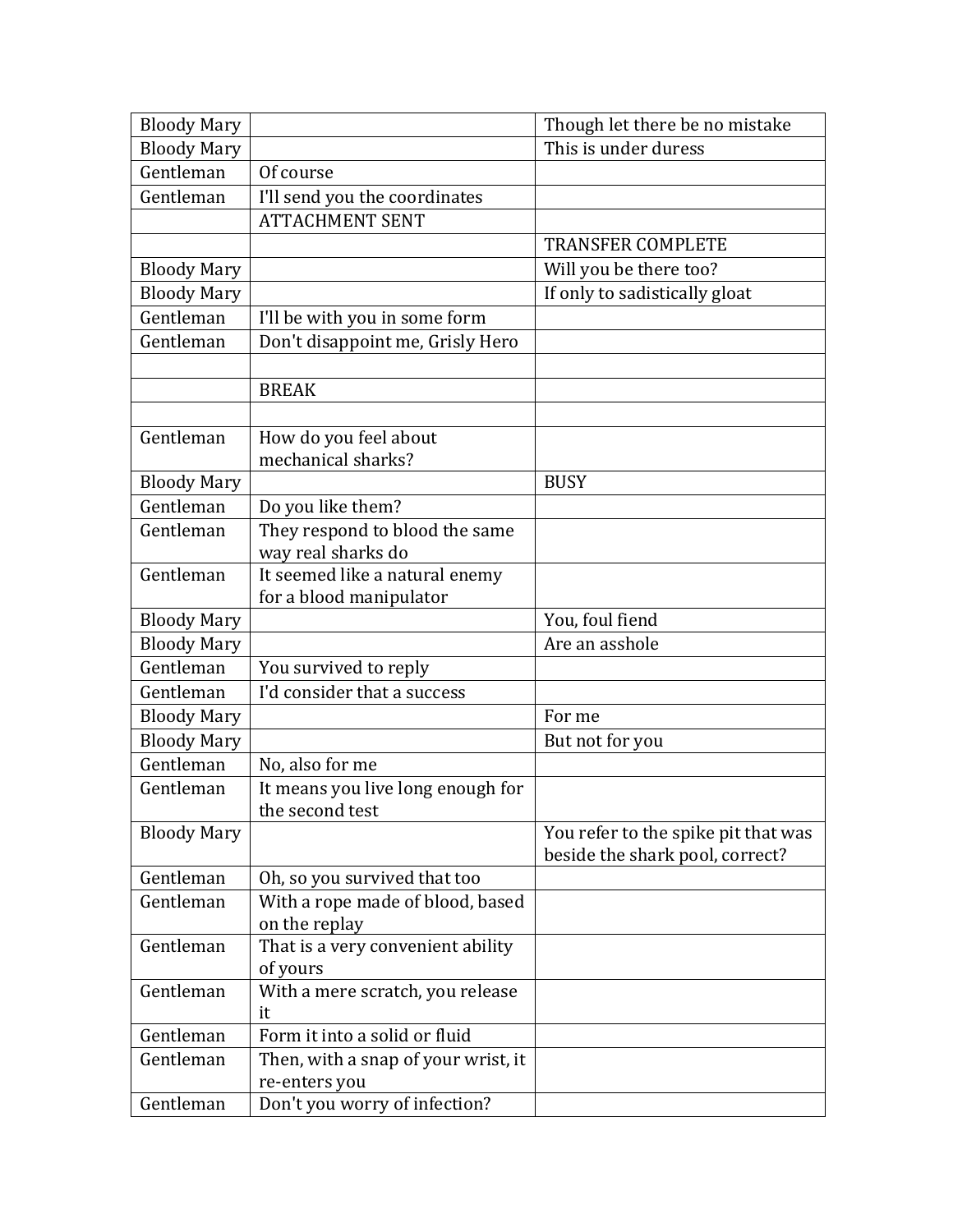| Gentleman          | Is it even possible for you to<br>bleed out?               |                                      |
|--------------------|------------------------------------------------------------|--------------------------------------|
| <b>Bloody Mary</b> |                                                            | Many fair guesses, but for naught    |
| <b>Bloody Mary</b> |                                                            | As if I would tell you my secrets    |
| Gentleman          | It would help greatly if you did                           |                                      |
| Gentleman          | Video footage and data can only                            |                                      |
|                    | go so far                                                  |                                      |
| <b>Bloody Mary</b> |                                                            | If you weren't a villain             |
| <b>Bloody Mary</b> |                                                            | If I were to tell you, you           |
| <b>Bloody Mary</b> |                                                            | COBRAS?                              |
| Gentleman          | Spitting, mechanical cobras                                |                                      |
| Gentleman          | Are they better or worse than the<br>sharks?               |                                      |
| Gentleman          | A no answer will be seen as<br>'worse'                     |                                      |
| <b>Bloody Mary</b> |                                                            | <b>Both</b>                          |
| Gentleman          | Noted                                                      |                                      |
| Gentleman          | Thank you                                                  |                                      |
| <b>Bloody Mary</b> |                                                            | You have cameras on me, correct?     |
| <b>Bloody Mary</b> |                                                            | Why persist in these questions?      |
| <b>Bloody Mary</b> |                                                            | Is it part of a plot to distract me? |
| Gentleman          | Interviewing is significant data                           |                                      |
| Gentleman          | Short responses often denote                               |                                      |
|                    | stress                                                     |                                      |
| Gentleman          | While normal responses denote                              |                                      |
|                    | the test is too easy                                       |                                      |
| Gentleman          | And angry responses denote<br>particular areas of interest |                                      |
| <b>Bloody Mary</b> |                                                            | I see                                |
| <b>Bloody Mary</b> |                                                            | But I refuse to confirm any of       |
|                    |                                                            | those suppositions                   |
| Gentleman          | Of course                                                  |                                      |
| Gentleman          | But you did respond while                                  |                                      |
|                    | passing through the buzz saw                               |                                      |
|                    | room                                                       |                                      |
| Gentleman          | While dismantling said sheers                              |                                      |
| Gentleman          | Very rude. Those took a long time                          |                                      |
|                    | to install                                                 |                                      |
| <b>Bloody Mary</b> |                                                            | I am not fond of being chopped at    |
| <b>Bloody Mary</b> |                                                            | Despite my name's sake               |
| Gentleman          | I'll take that into account for next                       |                                      |
| <b>Bloody Mary</b> | time                                                       | If there is a next time              |